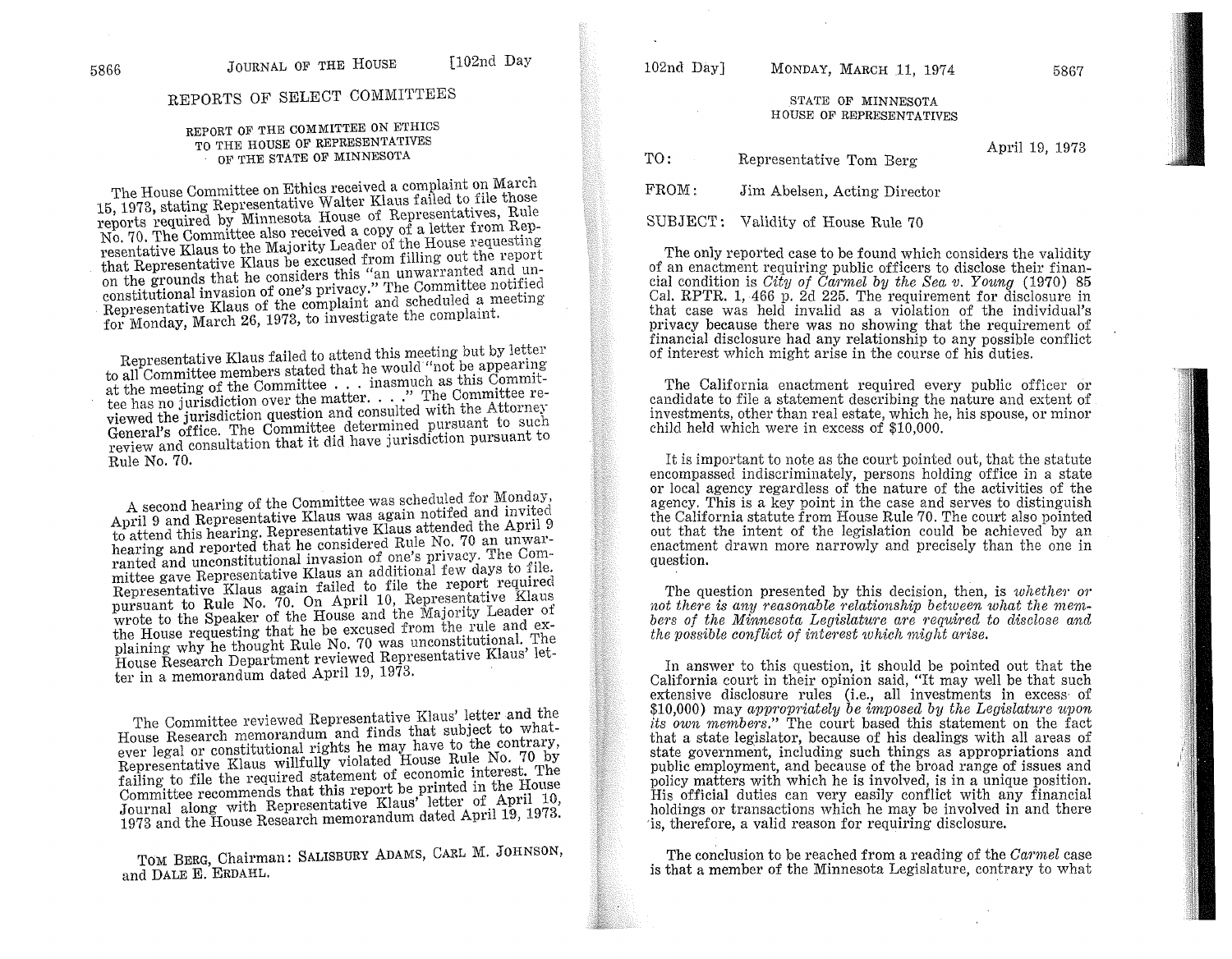has been suggested, cannot refuse to comply with Rule 70 on the basis of this case, and in fact, the case serves as authority for the validity of Rule 70.

In his letter of April 10, to Representative Sabo and Anderson, Representative Klaus raises a number of other issues in refusing to comply with the requirements of Rule 70.

The basic argument throughout his letter is that such disclosure is an invasion of his privacy. The *Cat'mel* case refutes this contention. It should also be pointed out that public officials, every since the case of *New York Times v*. *Sullivan*, have been treated differently than other individuals when it comes to questions of privacy. Because of the public interest in their activities, and the need for the people to be fully informed, public officials are extremely vulnerable in their private lives and business dealings. They are subject to pressures and harrassments that private citizens are not and it is very difficult for them to successfully claim an invasion of privacy or violation of any constitutional rights.

Secondly, it should be pointed out that the question of invasion of privacy involves a balancing of the state's interest in combating conflicts of interest with the individual legislator's fundamental personal liberties. In resolving this conflict, the state must show that there is some relationship between what's to be disclosed and what the conflict of interest might be. And, as indicated above, in the *Carmel* case, the legislator is in a unique position that carries with it an inherent possibility of conflict. The people's right to know far outweighs the individual legislator's right to keep his relevant financial affairs private.

Mr. Klaus also raises several provisions in the Minnesota Constitution as grounds for his refusal. He first of all cites Article VII and Article IV, Sections 4 and 25 of the Minnesota Constitution which refer to residence, voting status and house proceedings. It is his claim that Rule 70 is not covered by these sections and is, therefore, unauthorized.

In answer to these objections, Rule 70 does not increase the minimum qualifications for legislative office as prescribed by the Minnesota Constitution. Its thrust is at least twofold, to preserve the integrity of the Minnesota Legislature and to provide a vehicle whereby the Minnesota Legislature can fulfill its constitutional duties as prescribed by  $\overline{IV}$  S3, 4, 14. These sections delineate specific rights and duties which the Minnesota Legislature must be concerned with—i.e., explusion of members  $(I\bar{V}, 4)$ and impeachment (IV, 14).

It is not the intent nor effect of Rule 70 to alter the present Minnesota constitutional law regarding qualifications for election to legislative office. However, once elected, the legislature is duly bound by the aforementioned constitutional provisions to uphold the integrity of the Minnesota Legislature.

102nd Day] MONDAY, MARCH 11, 1974 5869

Succinctly stated, Rule 70 enhances the Legislature's ability to fulfill its constitutional charge by providing necessary in-<br>formation.

Mr. Klaus also claims that Rule 70 is, in effect, an ex post facto law which is prohibited by Article I, Section 11 of State Constitution. This argument is also without merit. Ever since  $\frac{1}{2}$  the case of *Calder v. Bull,* 3 U.S. 386, 1L. ed. 648 (1798) the  $P<sup>1</sup>$  prohibition on ex. post facto laws has applied only to criminal statutes. Retroactive tax legislation, for instance, which imposed taxes on income earned in prior years has consistently been upheld.

It is also contended by Representative Klaus that Rule 70 implies a property test for holding office which is forbidden by Article I, Section 17. In response, it should be pointed out that if the individual has no property he can report that under Rule 70 and he will still be allowed to hold office.

Mr. Klaus next makes the point that Rule 70 is a violation of the Fourteenth Amendment, equal protection clause, in that legislators are required to do something that private citizens are not required to do. The equal protection clause, contrary to popular belief, does not provide that there can be no discrimination or differentiation between people or groups of people. Many laws, in fact, do discriminate. For instance, only adults can drink or hold a driver's license. But, what the state must show when they do differentiate between groups of people is that there is a rational basis for the distinction-in this case, the distinction between legislators and private citizens. As pointed out in the Carmel case, because of the unique position that a legislator occupies, it is certainly reasonable to require that a legislator report his financial status even though other citizens are not required to do so. The point that must be made in response to Mr. Klaus' equal protection argument is that as long as there is some good reason why the state requires one group of persons to do something that is not required of another group, then the equal protection clause of the U.S. Constitution has not been violated.

#### STATE OF MINNESOTA HOUSE OF REPRESENTATIVES

April 10,1973

Martin O. Sabo, Speaker House of Representatives Irvin N. Anderson, Chairman Committee on Rules and Legislative Administration State Capitol St, Paul, Minnesota 55155

Gentlemen:

In response to your reminder of March 13 to me, Mr. Anderson, that I had not complied with Rule 70 of the House of Representa-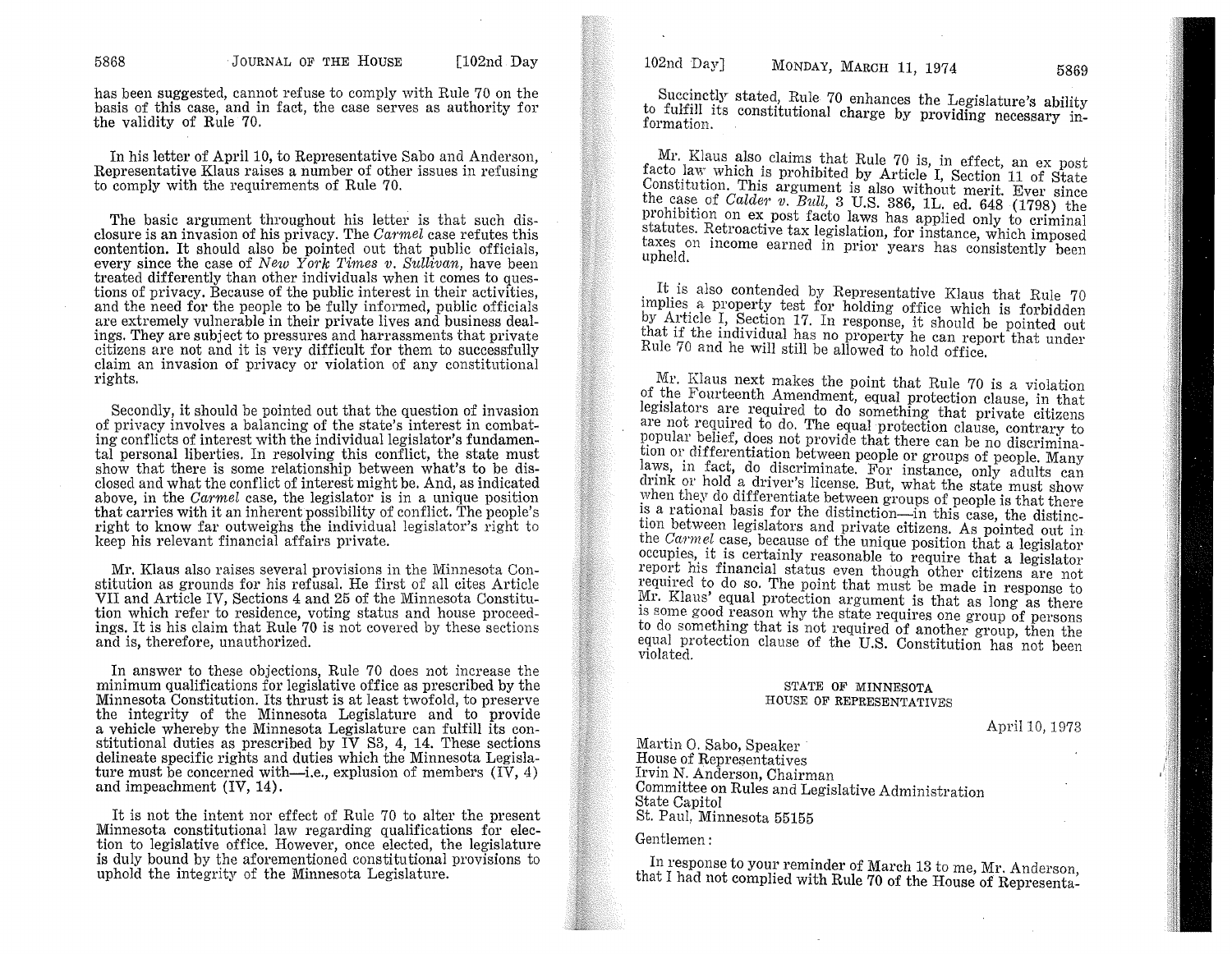tives, I.wrote you and asked to be excused from complying "on the grounds that I consider the Rule an unwarranted and unconstitutional invasion of one's privacy". I herewith amend and renew that request.

I earnestly ask to be excused from complying with the provisions of Rule 70 because I consider the rule to be an unwarranted and unconstitutional invasion of one's privacy and to be unconstitutional for several other reasons.

To help you understand my position let me tell you why I hold Rule 70 to be unconstitutional.

1. It is an invasion of one's privacy. Amendment IV of the United States Constitution and Section 10 of Article I of our state constitution protect us as citizens against unreasonable searches and say each shall be secure in his effects. No reason for invading this privacy is mentioned in Rule 70.

2. Rule 70 is unconstitutional in that it sets up a requirement for holding office not listed among the constitutional qualifications. I meet those of Article IV, Section 25 and am not disqualified by Sections 3, 9 or 15. I also meet the qualifications specified by Article VII and am not disqualified by any of Article VII's or other constitutional provisions or restrictions. No place does the constitution say the legislature, or one of its houses, may set up additional requirements such as publicly declaring a statement of his personal finances.

3. Even if the constitution permitted setting up of requirements for sitting in the legislature in addition to those stated in the constitution, this one would be invalid because it was added after I was elected and had in fact assumed the office.

Enactment of this rule is in effect an ex post facto law which is specifically prohibited by Article I, Section 11, of the state constitution.

At the time I filed I satisfied the constitutional requirements for holding office and was supplied with the statutes outlining the process of and rules governing the election. No place in these or anywhere else was it indicated that after one was elected and assumed office the additional requirement of filing a statement of his personal financial status would be required of a representative. Therefore Rule 70 is unconstitutional for this reason.

4. Article IV, Section 4, of the state constitution provides that each house of the legislature may set up its rules "of its proceedings". Rule 70 is an unconstitutional rule in that the constitution does not give either house the power to make rules governing matters other than its own proceedings. Rule 70 has no relation to the proceedings of the House.

5. Rule 70 is unconstitutional in that it implies a property test for holding office. Article I, Section 17, says, "No amount of property shall ever be required as a qualification for any office

of public trust under the State." It would seem this means that whether one has much property or none, the fact shall have no bearing on his constitutional right to hold office. Therefore to be required to disclose the nature or amount of one's property is an invalid demand.

6. Rule 70 is unconstitutional in that it is a violation of the fourteenth amendment of the United States Constitution. The rule does not give representatives "equal protection of the laws."

 $(a)$  A house member is required to make a disclosure not required of other citizens. This defies the equal protection clause.

(b) The house member who has certain types of property and/or debts is protected by the rules from not being required to publicly disclose them; other members with other types of assets and liabilities must disclose them.

. (c) The rule discriminates further: While the rule does not disclose whether it was conceived on the assumption that the possession of property is ethical and good or that such possession is unethical and evil, it is in either case discriminatory. In fact the rule in no way indicates its reason for being. If it is to be assumed that possession of property is a virtue, it is unfair. One man whose chief assets may be \$1,000 which he has invested in stock of Northwestern Bancorporation, for example, shall disclose this fact. But the rule does not recognize for disclosure another man who may have \$20 million deposited in banks of the same corporation.

If it is to be assumed that the rule exists because possession of property is evil, the rule is also discriminating and lacking in giving equal protection. In the example above the man with assets of \$1,000 valuation must disclose his questionably acquired holdings while the man with \$20 million, however shrewdly acquired, is free not to disclose.

I have heard some talk of "conflict of interest" and fear that a house member's legislative activity may be selfishly rather than publicly oriented because of his personal economic interests. If this is in fact the reason for Rule 70 it is unconstitutional. It discriminates against the public in addition to the legislator. Continuing with the illustration: Bank interest rates are regulated by legislation. In the example above the person with  $$20$ million of deposits will likely be primarily interested personally in receiving high interest from the bank. An increase of even a fraction of one percent could be of considerable benefit to him. Of course the higher interest a bank might have to pay its depositors, the higher interest it would be required to charge its borrowers of the general public.

Conversely. the \$1,000 stockholder has no special concern in whether the interest the bank pays depositors is at a high or